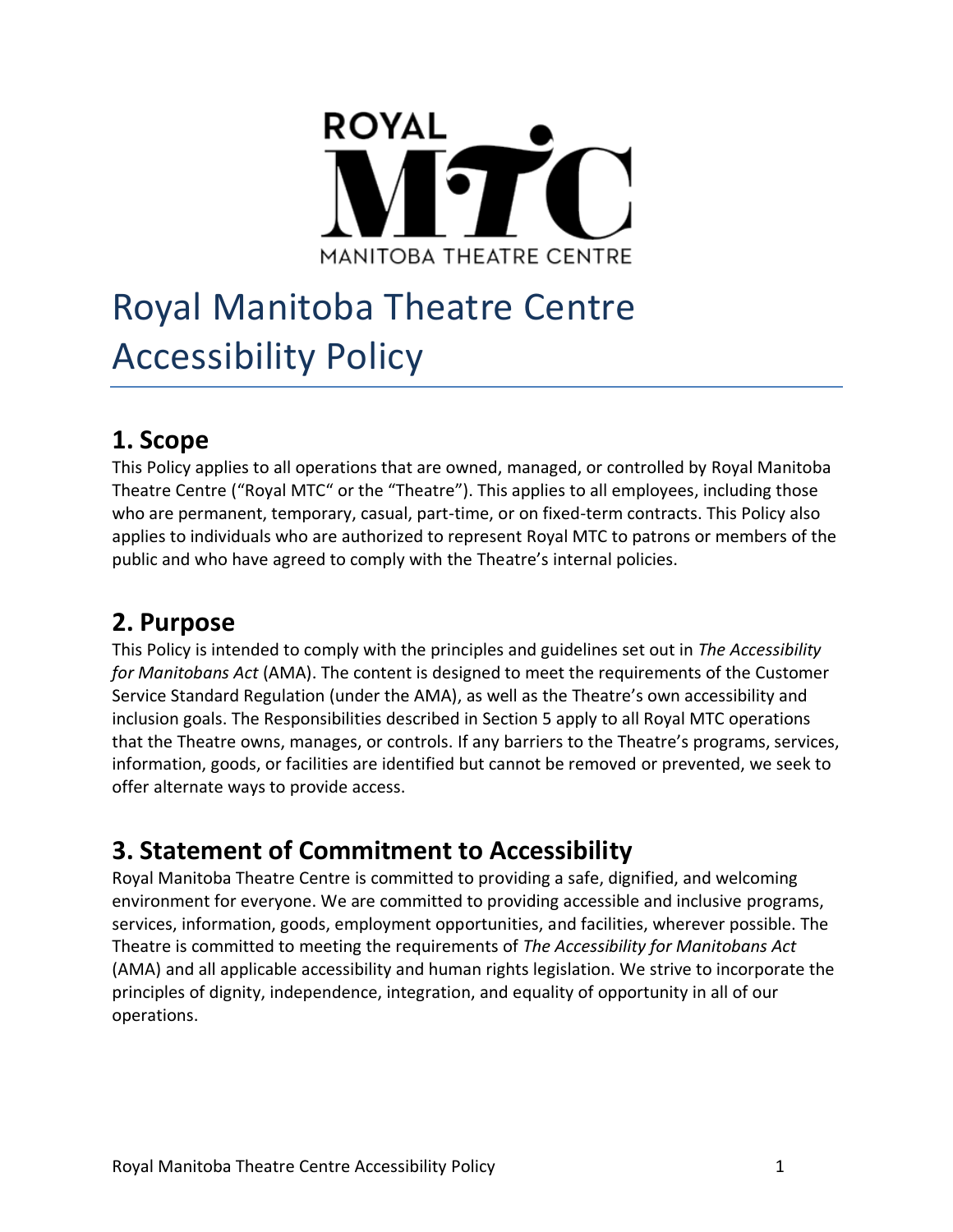## **4. Definitions**

The following terms are used in this Policy and have the following meanings:

**Accessibility**: refers to the ability to access and benefit from a system, service, product, or environment. Accessibility means giving people of all abilities opportunities to participate fully in all aspects of everyday life.

**Accessible or Alternate Formats**: include but are not limited to large print, recorded audio and electronic formats, braille, and other formats usable by persons with disabilities.

**Assistive Devices**: include any device used to assist persons with disabilities, for example:

- Mobility assistive devices, such as a cane, walker, wheelchair, electronic scooter, or similar device used to assist with mobility;
- Communication devices, such as a hearing device, laptop computer, communication board, or similar device used to assist with communication; or
- Medical devices, such as a personal oxygen tank or similar device used to assist with medical requirements of a disability.

**Barrier:** can be anything – including anything physical, architectural, technological, attitudinal, related to information or communications, or anything that is the result of a system, policy, or practice – that hinders the full and equal participation in society of persons with a disability or functional limitation.

**Disability**: includes any impairment, including a physical, mental, intellectual, cognitive, learning, communication, or sensory impairment—or a functional limitation—whether permanent, temporary, or episodic in nature, or evident or not, that, in interaction with a barrier, hinders a person's full and equal participation in society.

**Service Animal:** The Human Rights Code (Manitoba) and the AMA define a service animal as an animal that has been trained to provide assistance to a person with a disability, for reasons relating to that person's disability.

An animal may be identified as a service animal for a person with a disability if:

- a) The animal can be readily identified as one that is being used by the person for reasons relating to the person's disability, because of visual indicators such as an identifying vest or harness worn by the animal; or
- b) The person provides documentation from a regulated health professional confirming that the person requires the animal for reasons relating to a disability.

Animals that provide comfort and companionship but are not trained to assist with a person's disability, are not service animals.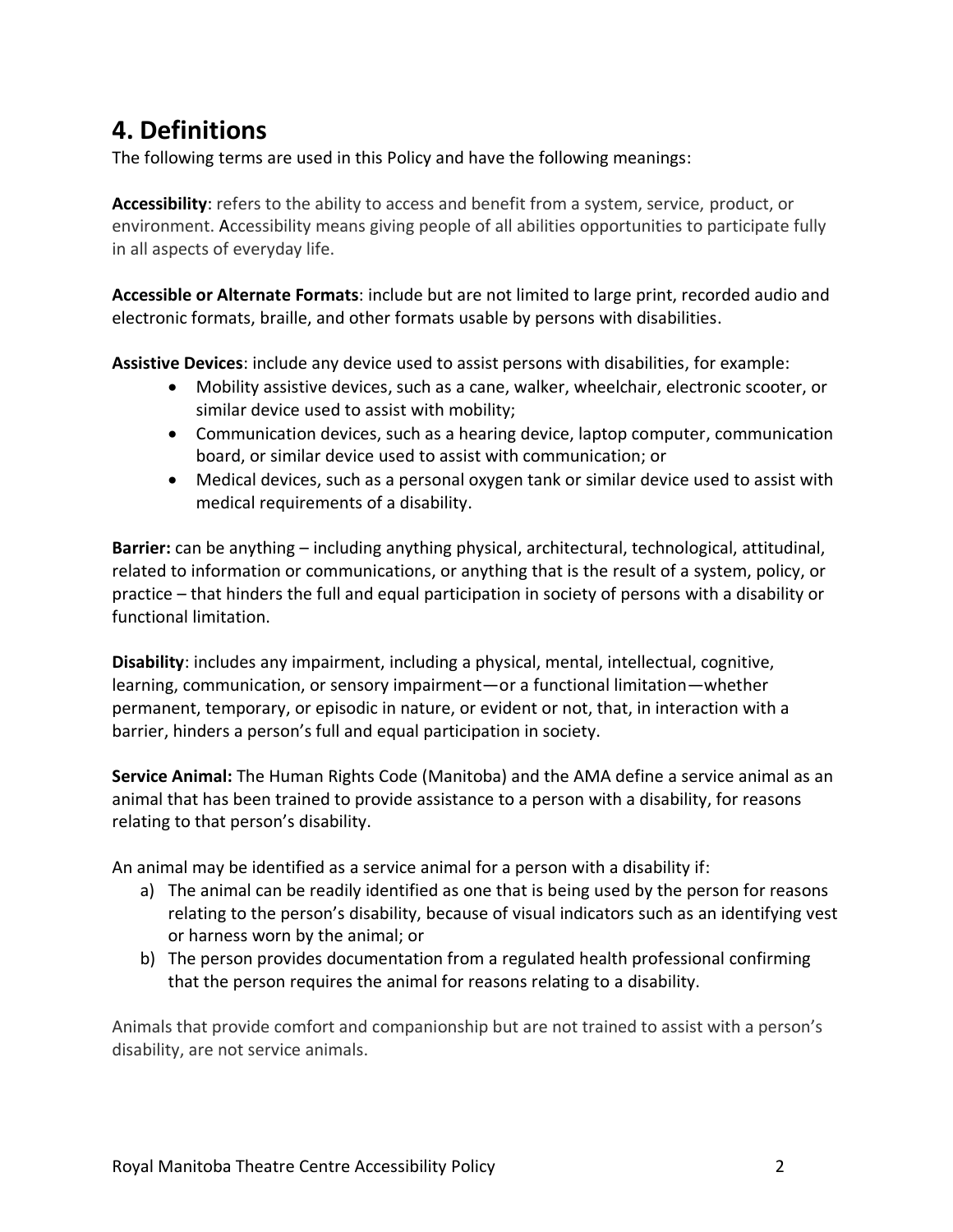**Support Person**: In relation to a person with a disability, a support person is any person who accompanies a person with a disability in order to help with communication, mobility, personal care, medical needs, or with access to goods, services, or facilities.

## **5. Responsibilities**

### **Training**

Royal Manitoba Theatre Centre will provide required accessibility training to all employees and volunteers. This training will be provided during the initial onboarding period, when changes are made to Royal MTC's accessibility policies or procedures, and when changes are made to applicable accessibility legislation.

Accessibility training will cover, at minimum:

- Principles, goals, and customer service standards of *The Accessibility for Manitobans Act* (AMA);
- An overview of the Human Rights Code (Manitoba) content that relates to persons with disabilities;
- How to interact and communicate with people with various types of disabilities;
- How to interact and communicate with persons with disabilities who use an assistive device or require the assistance of a service animal or support person;
- The process for access and use of any Royal MTC assistive devices or equipment available on-site;
- What to do if a person is having difficulty accessing Royal MTC's programs, services, information, goods, or facilities, and wants to communicate a complaint or provide feedback to the Theatre; and
- Details of Royal MTC's Accessibility Policy and procedures applicable to their role.

The Theatre will make every effort to incorporate training examples relevant to Royal MTC's programs, services, information, goods, and facilities. Training content will review how to identify, remove, and prevent barriers to accessibility at Royal MTC and how to increase inclusion in Theatre operations.

The Theatre will also ensure that those who are involved in the development and approval of accessibility-related policies, practices and procedures are trained on applicable accessibility legislation and Human Rights Code content that relates to persons with disabilities.

The Director of Human Resources will maintain training records for each Royal MTC employee.

#### **Information and Communication**

Royal Manitoba Theatre Centre will provide information about the Theatre and its services, including public safety information, in accessible formats or with communication supports, upon request.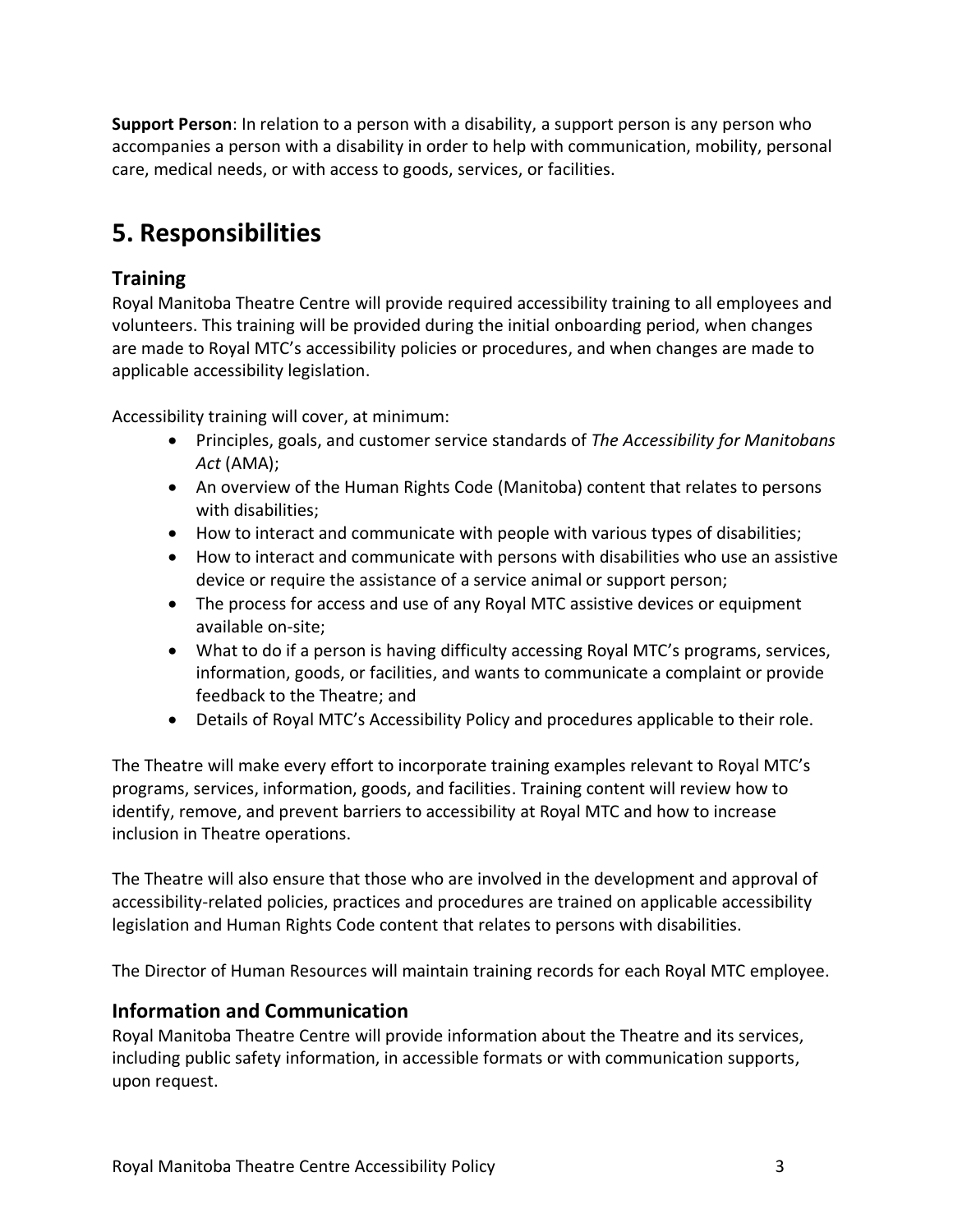We will communicate with persons with disabilities in formats that take into account their disability and accessibility needs and, whenever possible, in the manner they request. Upon request, the Theatre will provide or arrange for the provision of accessible or alternate formats and communication supports for persons with disabilities, in a timely manner and at no additional cost to the individual.

If Royal MTC determines information or communication cannot be provided in the format requested, the Theatre will provide the individual making the request with an explanation. The Theatre will also provide a summary version of the information or communication requested.

#### **Assistive Devices**

Royal Manitoba Theatre Centre is committed to serving persons with disabilities who use assistive devices to obtain, use or benefit from the Theatre's goods and services. Employees and volunteers will be trained on how to interact with persons with disabilities who use an assistive device. Employees will also be trained on how to use any Royal MTC assistive devices or equipment available on-site.

If an individual experiences a barrier when attempting to use their assistive device to access the Theatre's programs, services, information, goods, or facilities, Royal MTC employees will work with the individual to seek to provide alternate ways to accommodate their access request.

Royal MTC provides several types of assistive devices (for example, wheelchairs, assistive listening devices) for use by patrons at our performance venues. Designated Patron Services staff and volunteers at each facility are trained on the procedures for use of assistive devices.

For more information on how to ensure accessible seating while using a mobility device or how to access Royal MTC's on-site assistive devices, contact the Box Office or visit the Royal MTC Accessibility web page.

#### **Service Animals**

Royal Manitoba Theatre Centre is committed to welcoming persons with disabilities who are accompanied by a service animal on Theatre premises that are open to the public and other third parties.

If a service animal is excluded by law from the premises (for example, in an area where food is being prepared in a commercial kitchen), then the Theatre will make every effort to enable the person with a disability to access services in an alternate manner, if possible.

Royal MTC employees and volunteers will be trained on how to interact with persons with disabilities who require the assistance of a guide dog or other service animal.

Service animals can often be identified through visual indicators. For example, a guide dog might be wearing a harness or a vest with a certification badge or it may be helping a person perform tasks. If a service animal cannot be identified easily, Royal MTC employees or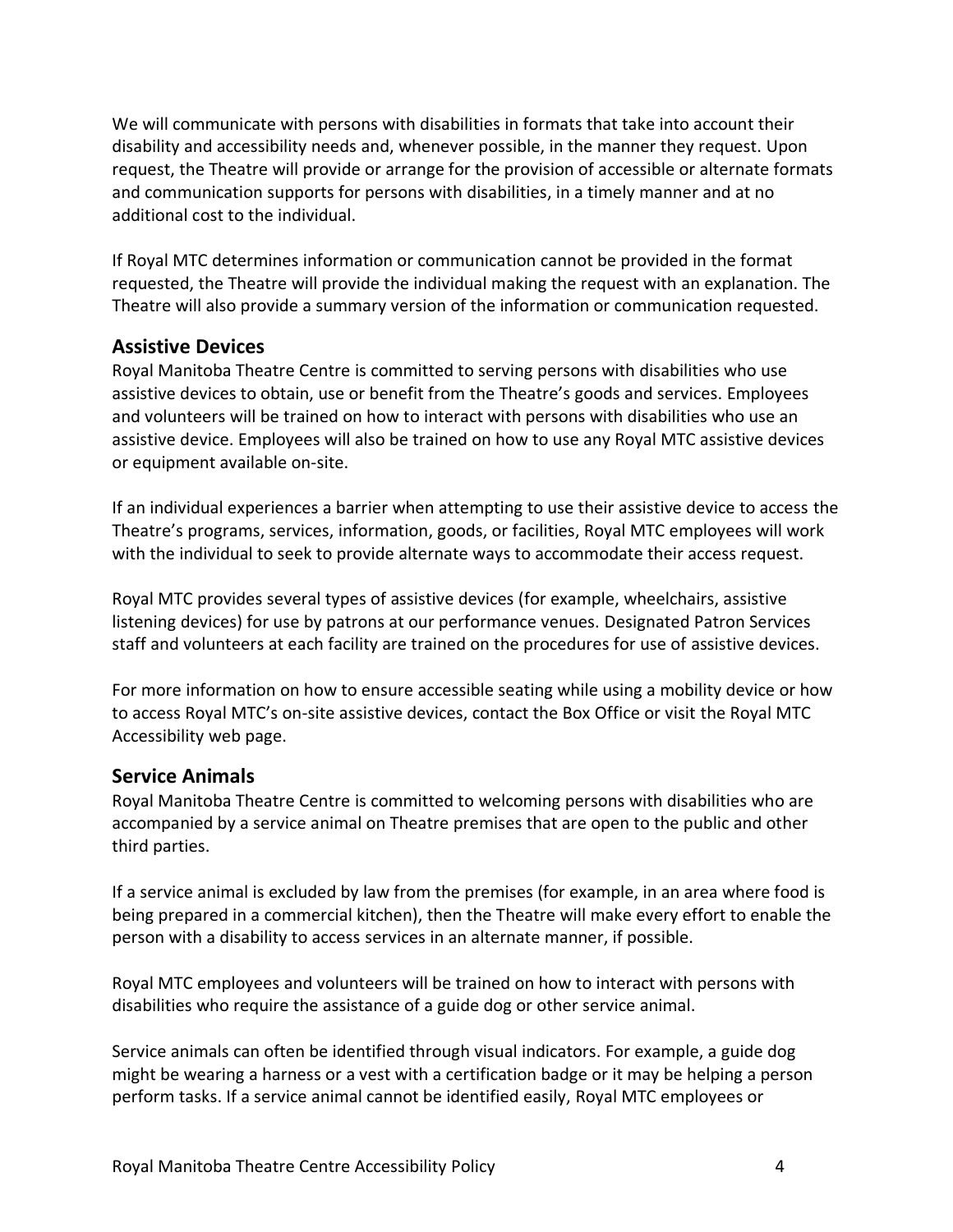volunteers may request that the person with the animal provide documentation from a regulated health professional to confirm that the animal is required for reasons relating to their disability.

#### **Support Persons**

Royal Manitoba Theatre Centre is committed to welcoming persons with disabilities who are accompanied by a support person. Royal MTC employees and volunteers will be trained on how to interact with persons with disabilities who require the assistance of a support person.

Any person with a disability who is accompanied by a support person will be allowed to access Theatre premises that are open to the public and other third parties. At no time will a person with a disability who is accompanied by a support person be prevented from having access to their support person while on the premises. For ticketed performances or events, each person attending, including support persons, must have a valid ticket for that performance or event. Unless otherwise indicated, the same fees apply for support persons as for regular ticket holders.

For specific accessible seating requests or accommodation requests to ensure seating with an accompanying support person, patrons are requested to make accommodation requests with venue Box Office ticket sales staff at the time of ticket purchase. Royal MTC makes every effort to meet specific seating and accommodation requests for patrons with disabilities and accompanying support persons.

#### **Notice of Temporary Disruption**

Royal Manitoba Theatre Centre will provide notice in the event of a planned or unexpected disruption in accessible services or facilities usually used by persons with disabilities. This notice will include information about the reason for the disruption, its anticipated duration, and a description of alternative facilities or services, if available.

The Theatre will communicate details of the disruption to employees and the public using means that are appropriate to the service disruption. Notice of disruption of accessible services or facilities at Royal Manitoba Theatre Centre will be posted at the location of the disruption, at the front entrance of the facility, and where appropriate for the particular disruption. This may include our social media sites, service counters, Box Office ticket sales, emails or calls when required to communicate with patrons who have made accommodation requests, and notifications on our Interactive Voice Response (IVR) system.

For lengthy and planned disruptions, Royal MTC will post a notice on the Accessibility page of its website.

#### **Accessibility Feedback**

Feedback regarding accessibility to goods and services and the manner in which Royal MTC employees and volunteers interact with others is welcome and appreciated. Customer feedback assists us in identifying and removing barriers to accessibility in our goods, services, and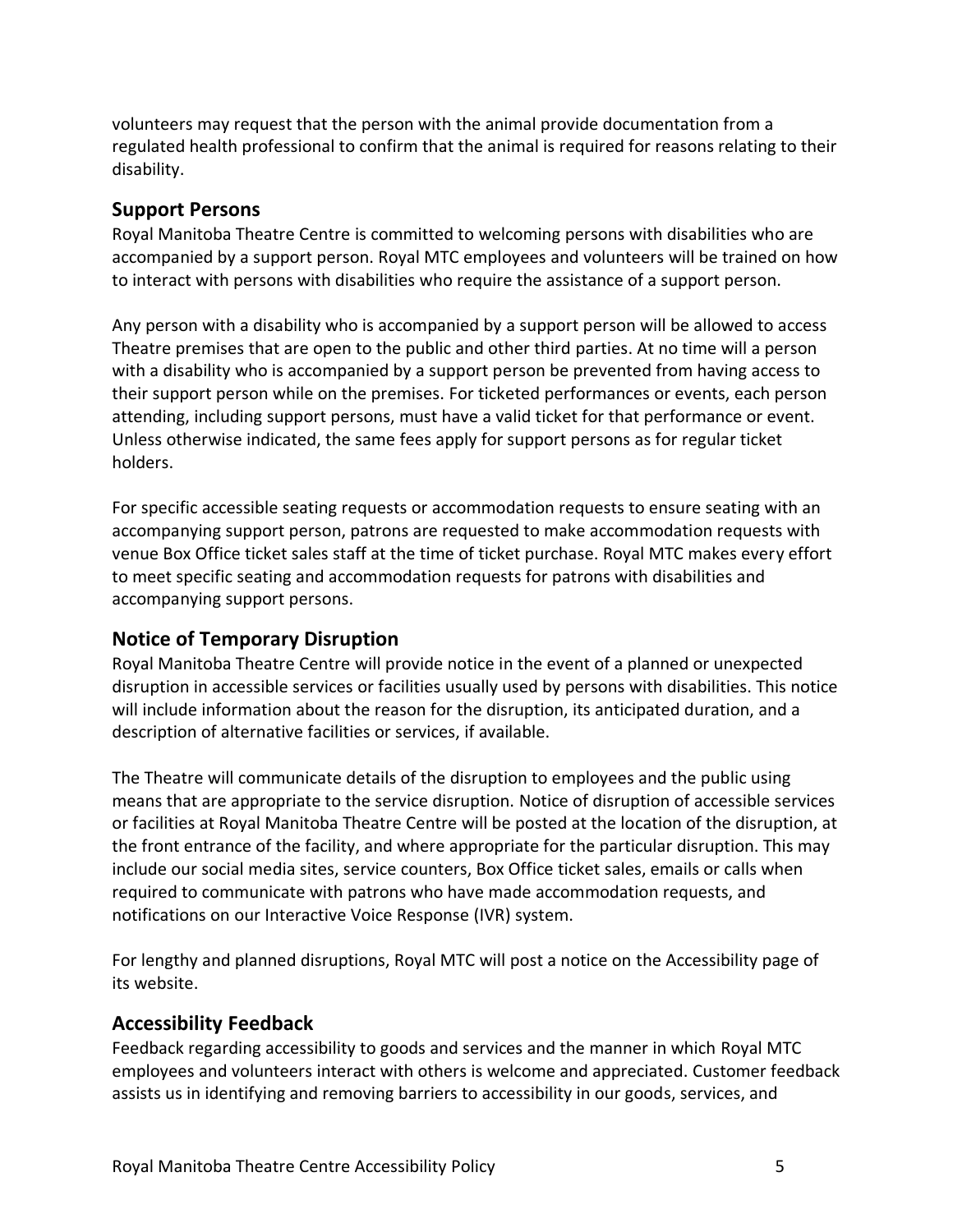facilities. Various contact methods are available to provide feedback and are listed on the Accessibility page of the Royal MTC website.

Within five business days, Royal MTC will provide an initial response to accessibility feedback. The Theatre will communicate with the individual providing feedback and will work with them to address and resolve complaints wherever possible. If necessary or if Royal MTC policies or procedures are affected, issues will be forwarded to the appropriate Theatre management team or to the Executive Director for review.

### **Establishment of Accessibility Policies and Plans**

Royal Manitoba Theatre Centre will create and maintain a multi-year accessibility plan outlining its strategy to identify, prevent and remove barriers and to meet its requirements under accessibility legislation. The Theatre will post its accessibility policy and multi-year accessibility plan on the Accessibility page of its website and will provide these documents in an alternate format upon request.

The Theatre will review and update its accessibility plan every two years, in consultation with members of its Accessibility Advisory Committee, Board members, and employees interested in providing feedback during the review period.

### **Hiring (for applicants)**

Royal Manitoba Theatre Centre is committed to being inclusive in our hiring policies. We will notify the public that we will accommodate the needs of people with disabilities throughout our selection and hiring process. During the selection process, we will include the following paragraph in print and online job postings:

*Royal Manitoba Theatre Centre is committed to building a diverse team through inclusive recruitment and selection. We welcome and encourage applications from individuals from a variety of backgrounds, perspectives, and communities that we seek to serve. If you have an accommodation request during the selection process, please inform us as soon as possible at [HR@royalmtc.ca or Hiring Manager] and we will make every effort to fulfill your request.*

When scheduling an interview, we will ask applicants if they have any accommodation requests. If an interview candidate requests an accommodation, we will discuss their request with them and make every effort to fulfill their accommodation requests.

### **Workplace and emergency information (for employees)**

Upon request by an employee, the Theatre will provide workplace information in an accessible or alternate format or offer communication supports when needed. Workplace information includes:

• Any information employees need to perform their jobs (for example, job descriptions and manuals); and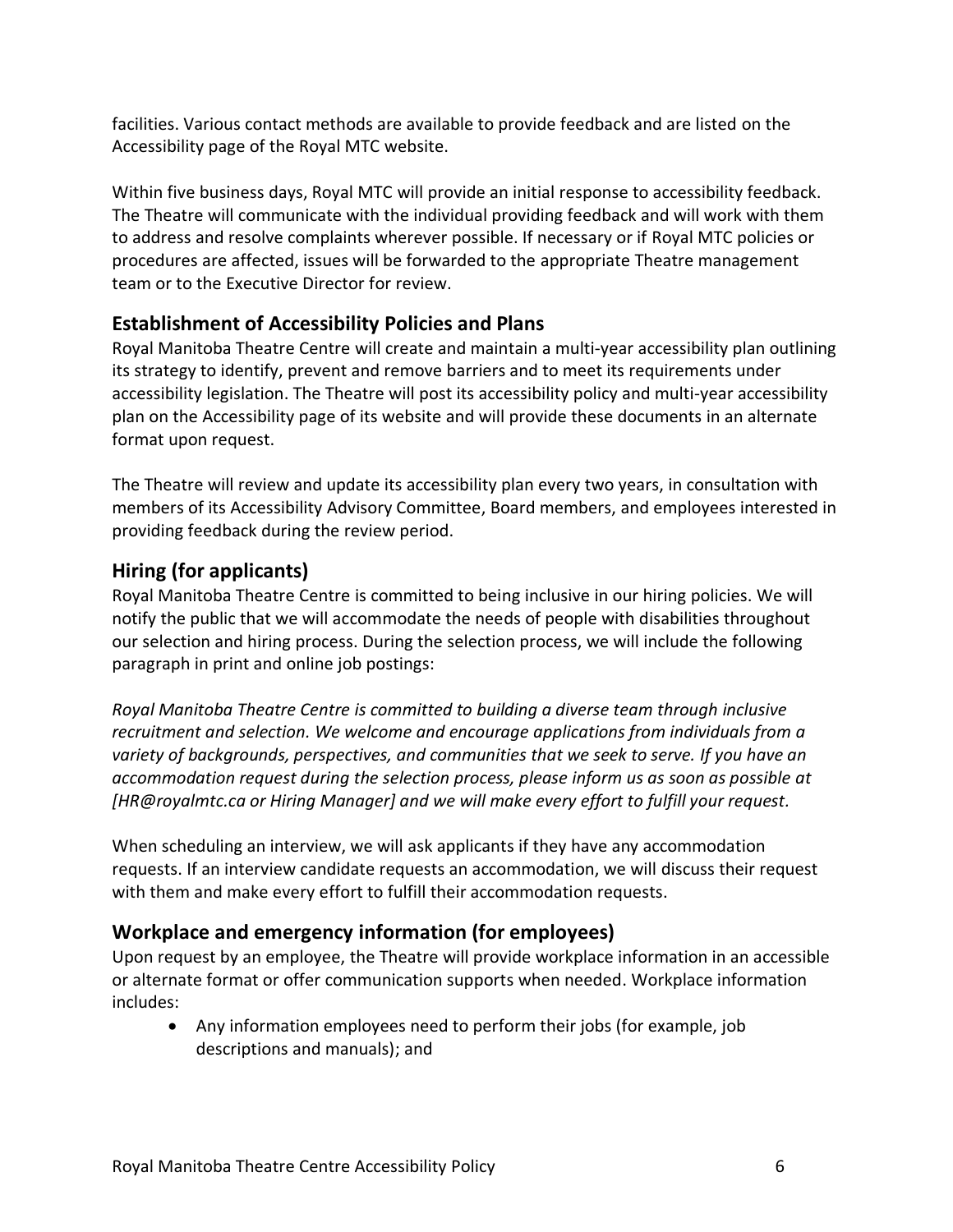• General information that is available to all employees at work (for example, the Accessible Employment Policy, organization newsletters, bulletins about Royal MTC policies, and health and safety information).

We will work with employees with disabilities to develop individual accommodation plans where requested. If requested, these plans will also include individual emergency response plans and information to assist during an emergency or evacuation. Royal MTC provides individual emergency response information and will work with employees who request assistance to ensure employees with disabilities are supported during emergency and evacuation procedures.

The Theatre will take into account any accessibility needs identified by employees during performance management, career development and redeployment processes.

#### **Public Spaces and Barrier-Free Access**

When building or making major changes to public spaces of its facilities, the Theatre will ensure that accessible designs are incorporated wherever possible.

Royal MTC will do its best to maintain barrier-free access in its facilities by:

- Keeping entrance ways clear of snow, ice, debris, and hazards;
- Keeping hallways, meeting rooms, and waiting areas clear of clutter;
- Ensuring that placement of standing signage is not a tripping or access hazard; and
- Providing safe access for mobility devices in our public areas.

#### **Communicate accessibility policies**

Notice of availability of this and other Royal MTC accessibility policies, procedures, and plans will be displayed in a prominent way on Royal MTC premises and on the Accessibility page of its website.

If a person requests any Royal MTC public policy, procedure, or plan, the Theatre will provide it in a manner that takes into account the requested format, within a reasonable time, and at no cost to the person making the request.

The Theatre will inform all employees about policies to support people with disabilities. Its Accessibility Policy and Accessible Employment Policy will be reviewed with new employees when they are hired. If any Royal MTC accessibility policies or procedures are modified, all current employees and volunteers will be informed, and the documents will be updated at all posted locations.

#### **Changes to existing Royal MTC policies**

Royal Manitoba Theatre Centre will modify or remove any existing Royal MTC policies that do not respect and promote the dignity and independence of people with disabilities.